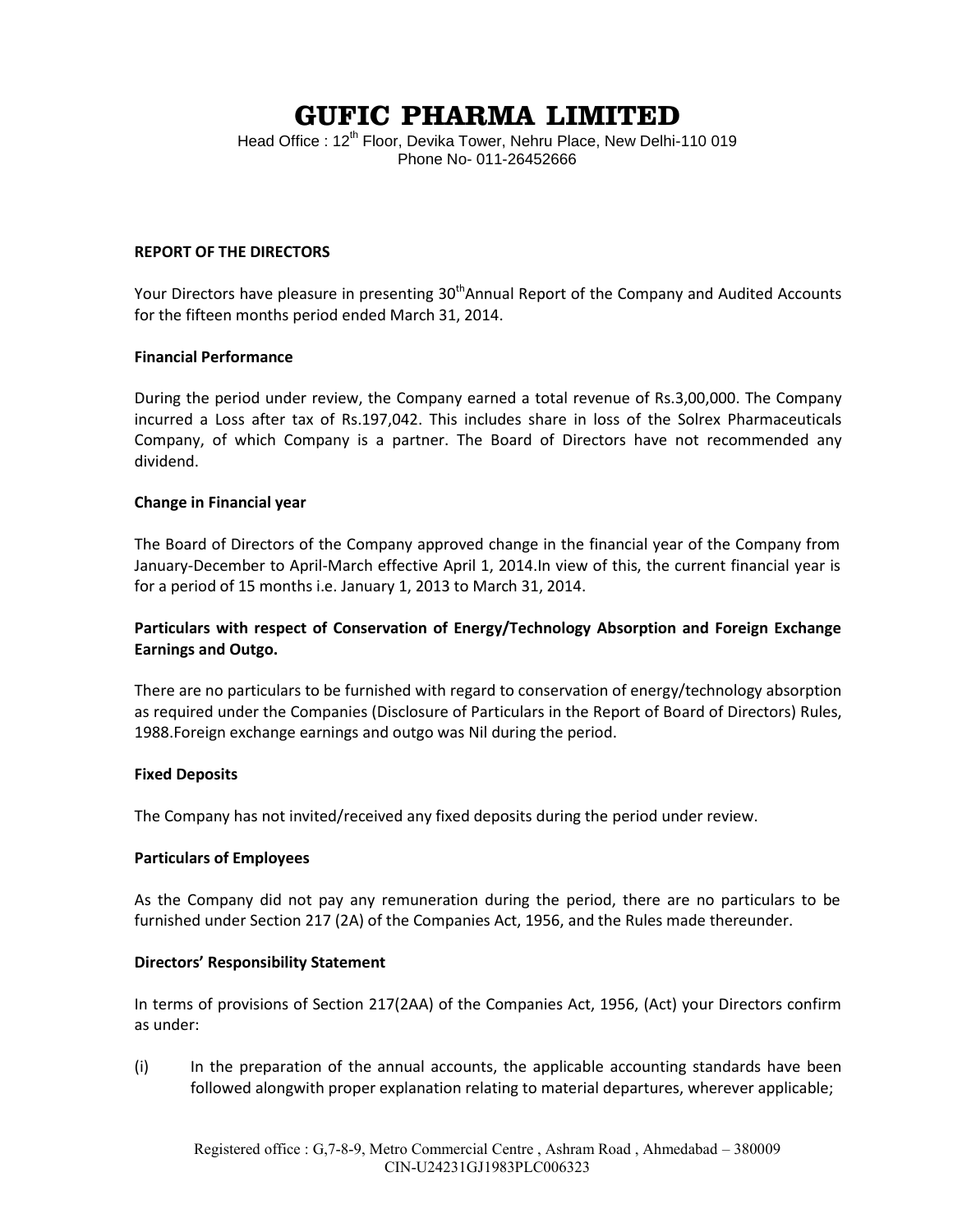## **GUFIC PHARMA LIMITED**

Head Office : 12<sup>th</sup> Floor, Devika Tower, Nehru Place, New Delhi-110 019 Phone No- 011-26452666

- (ii) The Directors have selected such accounting policies and applied them consistently and made judgments and estimates that are reasonable and prudent so as to give a true and fair view of the state of affairs of the Company as at the end of the accounting period and of the Loss of the Company for that period;
- (iii) The Directors have taken proper and sufficient care for the maintenance of adequate accounting records in accordance with provisions of this Act for safeguarding the assets of the Company and for preventing and detecting fraud and other irregularities;
- (iv) The Directors have prepared the annual accounts on a going concern basis.

## **Directors**

Mr. Sandeep Mehandroo was appointed as an Additional Director of the Company effective November 30, 2012 and his appointment was regularized in the Annual General Meeting of the Company held on June 10, 2013. Mr. Sanjeev I. Dani and Mr. Ranjit Kohli resigned from the directorship of the Company effective March 7, 2014. Mr. Amit Rai who was appointed as an Additional Director of the Company, resigned on June 30, 2014.The Directors place on record their appreciation for valuable services rendered by them during their tenure as Director of the Company.

Mr. Sanjay Jerry was appointed as an Additional Director of the Company effective March 7, 2014 and hold office up to the date of this Annual General Meeting. The Company has received a notice along with the requisite deposit of Rs.1 Lac. from a member under section 160 of the Companies Act, 2013, proposing the candidature of Mr. Sanjay Jerry as Director of the Company.

In accordance with the Articles of Association of the Company, Mr. Sanjay Jerry, who were appointed as the Additional Director of the Company will expire at the ensuing Annual General Meeting ("AGM") therefore Mr. Sandeep Mehandroo, being the only Director left, is liable to retire at the said AGM. The Board was further informed that Mr. Mehandroo is eligible for re-appointment as Director of the Company.

## **Auditors**

M/s. B S R & Co. LLP, Chartered Accountants, the retiring Auditors of the Company, holds office from the conclusion of the ensuing Annual General Meeting till the conclusion of sixth consecutive Annual General Meeting, subject to ratification by the shareholders at every Annual General Meeting. They confirmed their eligibility and willingness to accept the office of the Auditors, if re-appointed.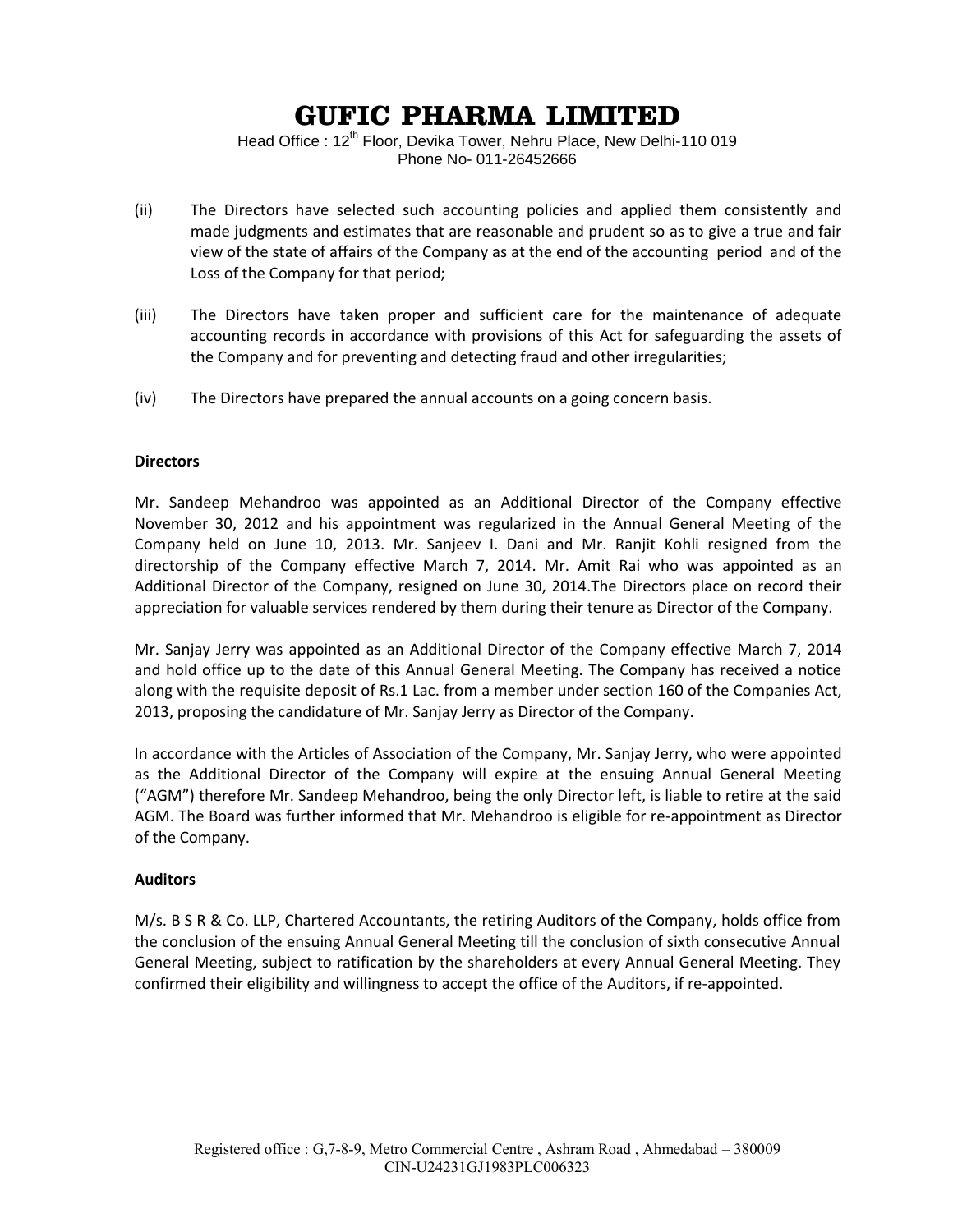# **GUFIC PHARMA LIMITED**

Head Office : 12<sup>th</sup> Floor, Devika Tower, Nehru Place, New Delhi-110 019 Phone No- 011-26452666

## **Acknowledgements**

Your Directors wish to acknowledge with thanks all stakeholders for their valuable sustained support and encouragement.

On behalf of the Board of Directors

Sd/- Sd/-

Place: Gurgaon (SANDEEP MEHANDROO) (SANJAY JERRY) Dated: May 8, 2014 **DIRECTOR** DIRECTOR **DIRECTOR**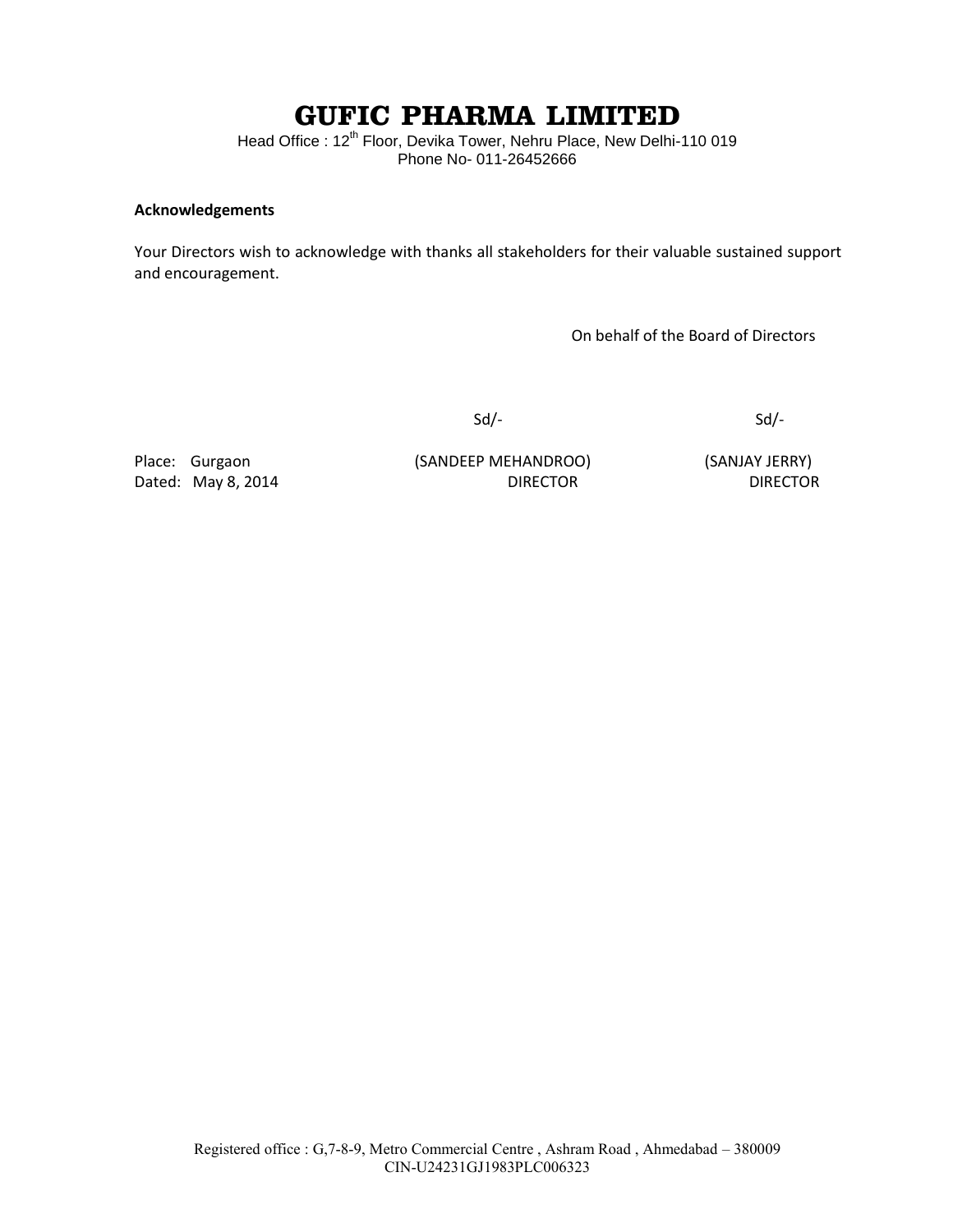$\mathcal{L}^{\text{max}}_{\text{max}}$  and  $\mathcal{L}^{\text{max}}_{\text{max}}$ 

3

1.

 $\hat{\mathbf{u}}$ 

 $\phi_{\rm b}$ 

 $\frac{1}{2}$ 

 $\sim$  4

 $\hat{\omega}_3^{\dagger}$ 

 $\begin{array}{l} \mathcal{M}_1 \\ \mathcal{M}_2 \\ \mathcal{M}_3 \\ \mathcal{M}_4 \\ \mathcal{M}_5 \\ \mathcal{M}_6 \\ \mathcal{M}_7 \\ \mathcal{M}_8 \\ \mathcal{M}_9 \\ \mathcal{M}_9 \\ \mathcal{M}_9 \\ \mathcal{M}_9 \\ \mathcal{M}_9 \\ \mathcal{M}_9 \\ \mathcal{M}_9 \\ \mathcal{M}_9 \\ \mathcal{M}_9 \\ \mathcal{M}_9 \\ \mathcal{M}_9 \\ \mathcal{M}_9 \\ \mathcal{M}_9 \\ \mathcal{M}_9 \\ \mathcal{M}_9 \\ \mathcal{M}_9 \\ \mathcal{M}_9 \\ \mathcal{M}_9 \\ \mathcal{M$ 

 $\bar{\beta}$  $\hat{\zeta}$ 

 $\mathcal{L}^{\text{max}}_{\text{max}}$  ,  $\mathcal{L}^{\text{max}}_{\text{max}}$ 

Accounts for the fifteen months ended 31 March 2014

 $\sim$   $\sim$ 

 $\sim 10^{11}$ 

 $\mathcal{L}^{\text{max}}_{\text{max}}$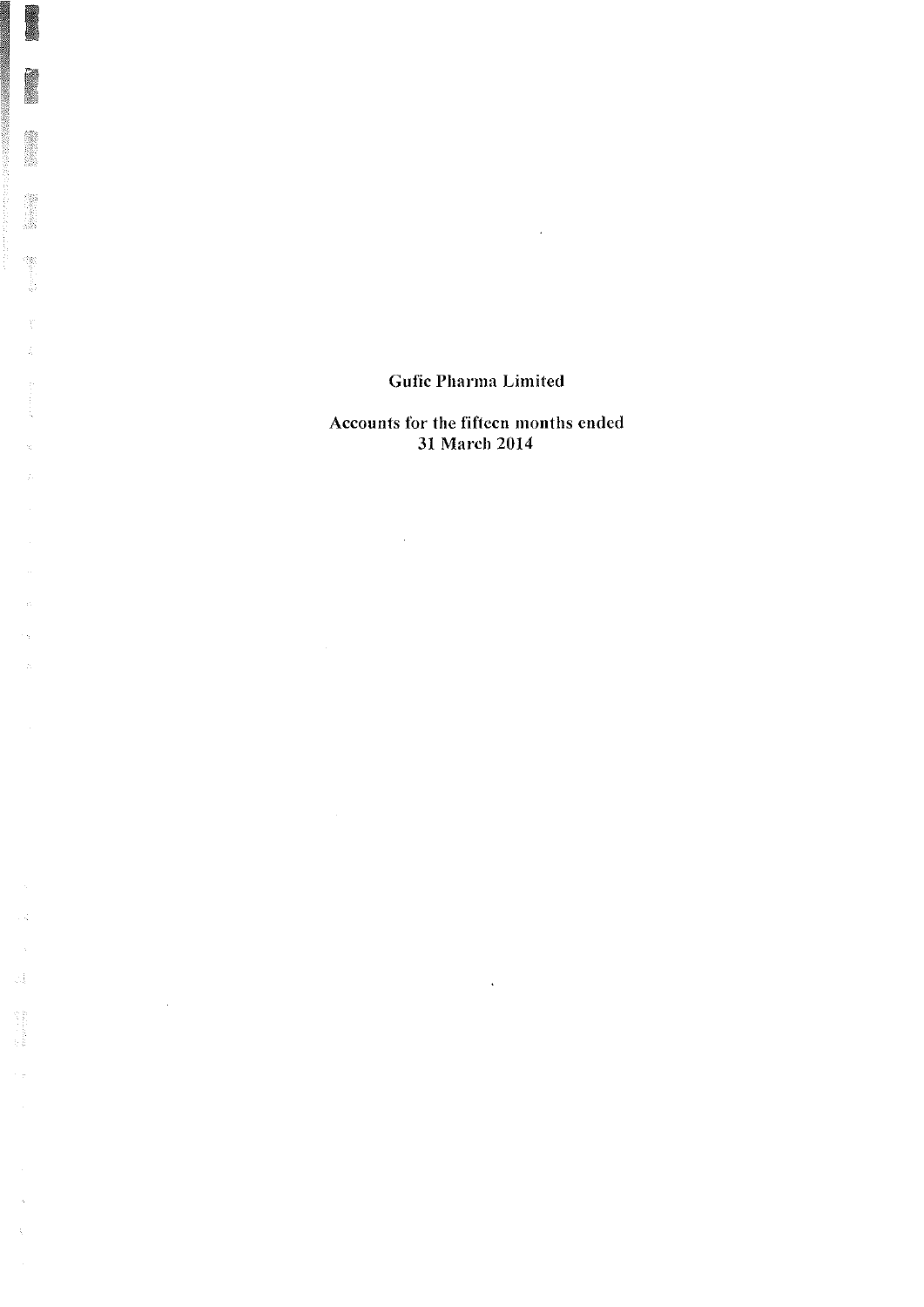# BSR&Co.LLP

**Chartered Accountants** 

Building No.10, 8th Floor, Tower-B DLF Cyber City, Phase - II Gurgaon - 122 002, India

Telephone: +91 124 2549 191 Fax: +91 124 2549 101

#### **Independent Auditors' Report**

To the Members of Gufic Pharma Limited

#### 1. Report on the Financial Statements

We have audited the accompanying financial statements of Gufic Pharma Limited ("the Company"), which comprise the Balance Sheet as at 31 March 2014, and the Statement of Profit and Loss and the Cash Flow Statement for the fifteen months ended 31 March 2014 ("current period"), and a summary of significant accounting policies and other explanatory information.

## 2. Management's Responsibility for the Financial Statements

Management is responsible for the preparation of these financial statements that give a true and fair view of the financial position, financial performance and cash flows of the Company in accordance with the Accounting Standards referred to in sub-section (3C) of section 211 of the Companies Act, 1956 ("the Act") read with the General Circular 15/2013 dated 13 September 2013 of the Ministry of Corporate Affairs in respect of section 133 of the Companies Act, 2013. This responsibility includes the design, implementation and maintenance of internal control relevant to the preparation and presentation of the financial statements that give a true and fair view and are free from material misstatement, whether due to fraud or error.

## 3. Auditors' Responsibility

Our responsibility is to express an opinion on these financial statements based on our audit. We conducted our audit in accordance with the Standards on Auditing issued by the Institute of Chartered Accountants of India. Those Standards require that we comply with ethical requirements and plan and perform the audit to obtain reasonable assurance about whether the financial statements are free from material misstatement.

An audit involves performing procedures to obtain audit evidence about the amounts and disclosures in the financial statements. The procedures selected depend on the auditors' judgement, including the assessment of the risks of material misstatement of the financial statements, whether due to fraud or error. In making those risk assessments, the auditor considers internal control relevant to the Company's preparation and fair presentation of the financial statements in order to design audit procedures that are appropriate in the circumstances, but not for the purpose of expressing an opinion on the effectiveness of the Company's internal control. An audit also includes evaluating the appropriateness of accounting policies used and the reasonableness of the accounting estimates made by management, as well as evaluating the overall presentation of the financial statements.

We believe that the audit evidence we have obtained is sufficient and appropriate to provide a basis for our audit opinion.

B S R & Co. (a partnership firm with Registration No. BA61223) converted into B S R & Co. LLP (a Limited Liability Partnership with LLP Registration No. AAB-8181) with effect from October 14, 2013

Registered Office: 1st Floor, Lodha Excelus Apollo Mills Compound N.M. Joshi Marg, Mahalakshmi Mumbai - 400 011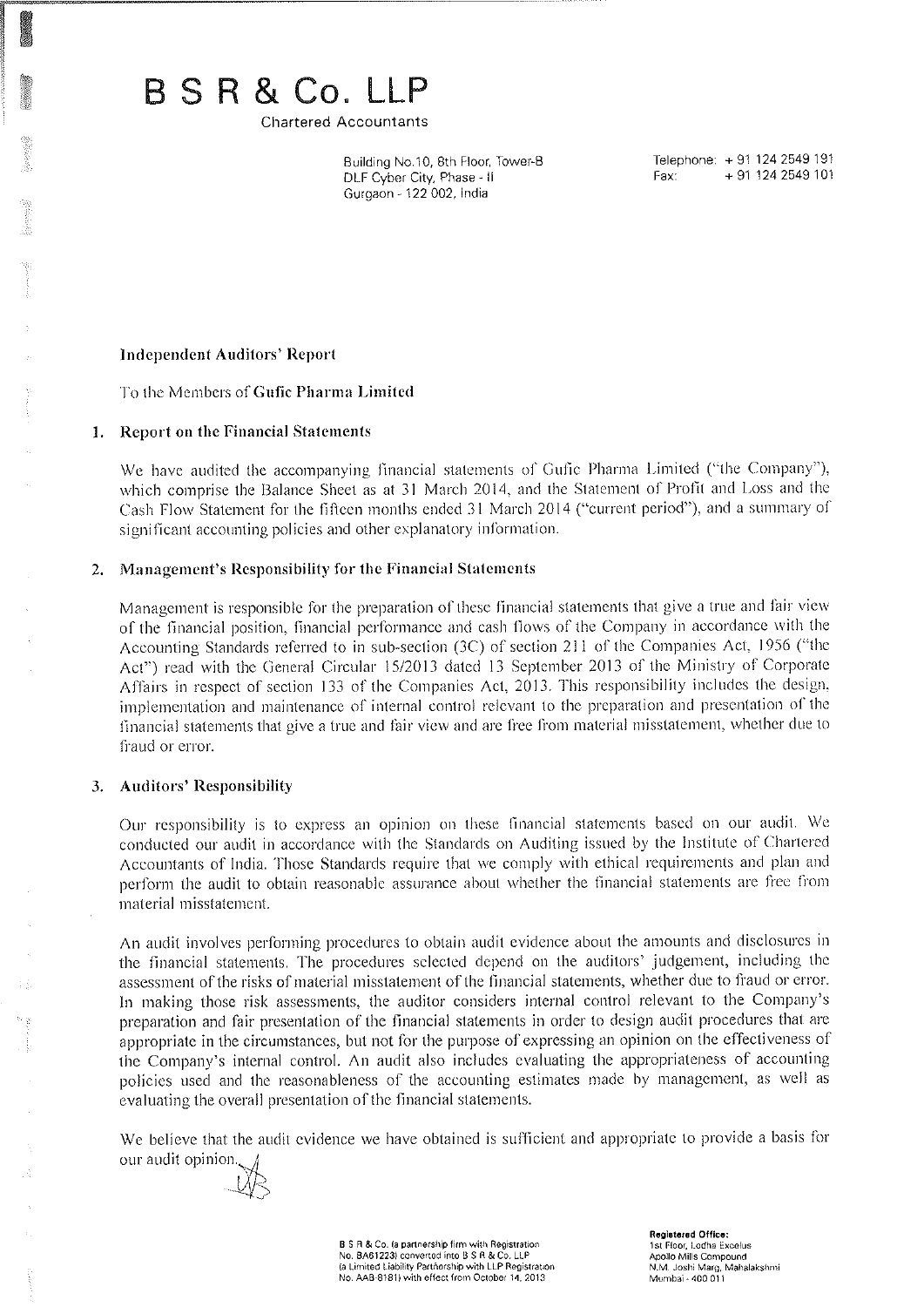## 4. Opinion

In our opinion and to the best of our information and according to the explanations given to us, the financial statements give the information required by the Act in the manner so required and give a true and fair view in conformity with the accounting principles generally accepted in India:

- (a) in the case of the Balance Sheet, of the state of affairs of the Company as at 31 March 2014;
- (b) in the case of the Statement of Profit and Loss, of the loss for the fifteen months ended on that date; and
- (c) in the case of the Cash Flow Statement, of the cash flows for the fifteen months ended on that date.

## 5. Report on Other Legal and Regulatory Requirements

- (i) As required by the Companies (Auditor's Report) Order, 2003 ("the Order"), as amended, issued by the Central Government of India in terms of sub-section (4A) of section 227 of the Act, we give in the Annexure a statement on the matters specified in paragraphs 4 and 5 of the Order.
- (ii) As required by provisions of section 227(3) of the Act, we report that:
	- a. we have obtained all the information and explanations which to the best of our knowledge and belief were necessary for the purpose of our audit;
	- b. in our opinion proper books of account as required by law have been kept by the Company so far as appears from our examination of those books;
	- c. the Balance Sheet, the Statement of Profit and Loss and the Cash Flow Statement dealt with by this Report are in agreement with the books of account;
	- d. in our opinion, the Balance Sheet, the Statement of Profit and Loss and the Cash Flow Statement comply with the accounting standards referred to in sub-section (3C) of section 211 of the Act read with the General Circular 15/2013 dated 13 September 2013 of the Ministry of Corporate Affairs in respect of section 133 of the Companies Act, 2013;
	- e. on the basis of written representations received from the directors as on 31 March 2014 and taken on record by the Board of Directors, none of the directors are disqualified as on 31 March 2014, from being appointed as a director in terms of clause (g) of sub-section (1) of section 274 of the Act.

For B S R & Co. LLP

Chartered Accountants Registration No.: 101248W

**Akhil Bansal** Partner Membership No.: 090906

Place: Gurgaon, India Date: 8 May 2014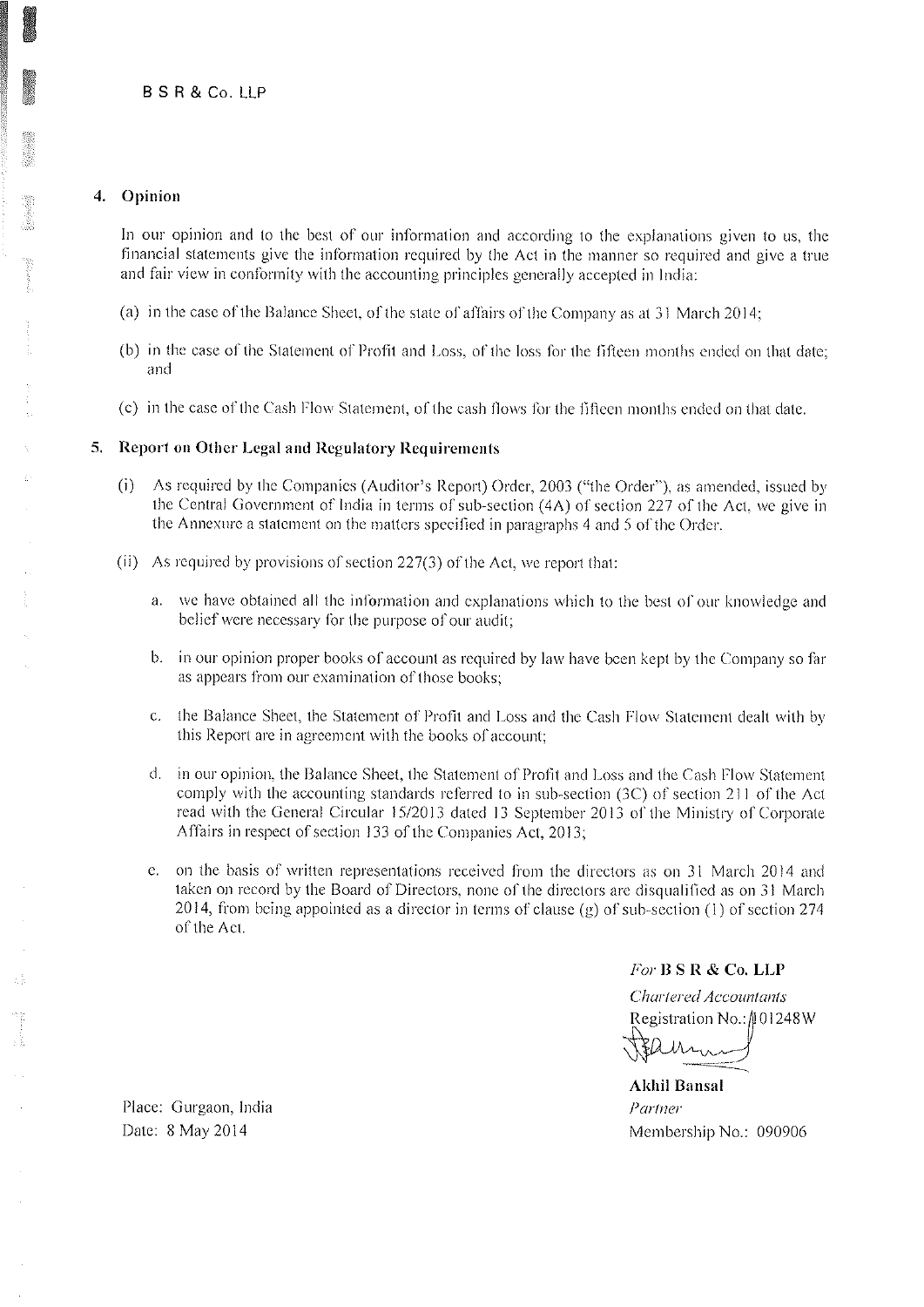## Annexure referred to in paragraph 5 of the Independent Auditors' Report

The Annexure referred to in our report to the members of Gufic Pharma Limited ("the Company") for the fifteen months ended 31 March 2014. We report that:

- $(i)$ The Company does not have any fixed assets. Accordingly, the provisions of clause 4(i) of the Order are not applicable.
- The Company does not hold any inventory. Accordingly, the provisions of clause 4(ii) of  $(ii)$ the Order are not applicable.
- The Company has neither granted nor taken any loans, secured or unsecured, to or from  $(iii)$ companies, firms or other parties covered in the register maintained under section 301 of the Companies Act, 1956.
- In our opinion and according to the information and explanations given to us, and having  $(iv)$ regard to the explanation that services rendered are for the specialised requirements of the buyer and suitable alternative sources are not available to obtain comparable quotations, there is an adequate internal control system with regard to sale of services. The activities of the Company do not involve purchase of inventory and sale of goods. There was no purchase of fixed assets during the current period. We have not observed any major weakness in the internal control system during the course of the audit.
- In our opinion and according to the information and explanations given to us, there are  $(v)$ no contracts and arrangements, the particulars of which need to be entered into the register maintained under section 301 of the Act.
- The Company has not accepted any deposits from the public.  $(v<sub>i</sub>)$
- The paid-up capital and reserves of the Company do not exceed Rs. 50 lakhs as at the  $(vii)$ commencement of the current period concerned and it does not have an average annual turnover exceeding five crores rupees for a period of three consecutive financial years immediately preceding the financial year concerned. Accordingly, the provisions of clause 4 (vii) of the Order are not applicable.
- The Central Government has not prescribed the maintenance of cost records under  $(viii)$ section  $209(1)(d)$  of the Companies Act, 1956 for any of the activities carried out by the Company.
- (a) According to the information and explanations given to us and on the basis of our  $(ix)$ examination of the records of the company, amounts deducted/accrued in the books of account in respect of undisputed statutory dues of Income-tax have been regularly deposited during the current period by the Company with the appropriate authorities. As explained to us, the Company did not have any dues on account of Provident Fund, Investor Education and Protection Fund, Employees' State Insurance, Sales-tax, Wealth tax, Service tax, Customs duty, Excise duty, Cess and other material statutory dues.

According to the information and explanations given to us, no undisputed amounts payable in respect of Income tax were in arrears as at 31 March 2014 for a period of more than six months from the date they became payable.

(b) According to the information and explanations given to us, there are no dues of Income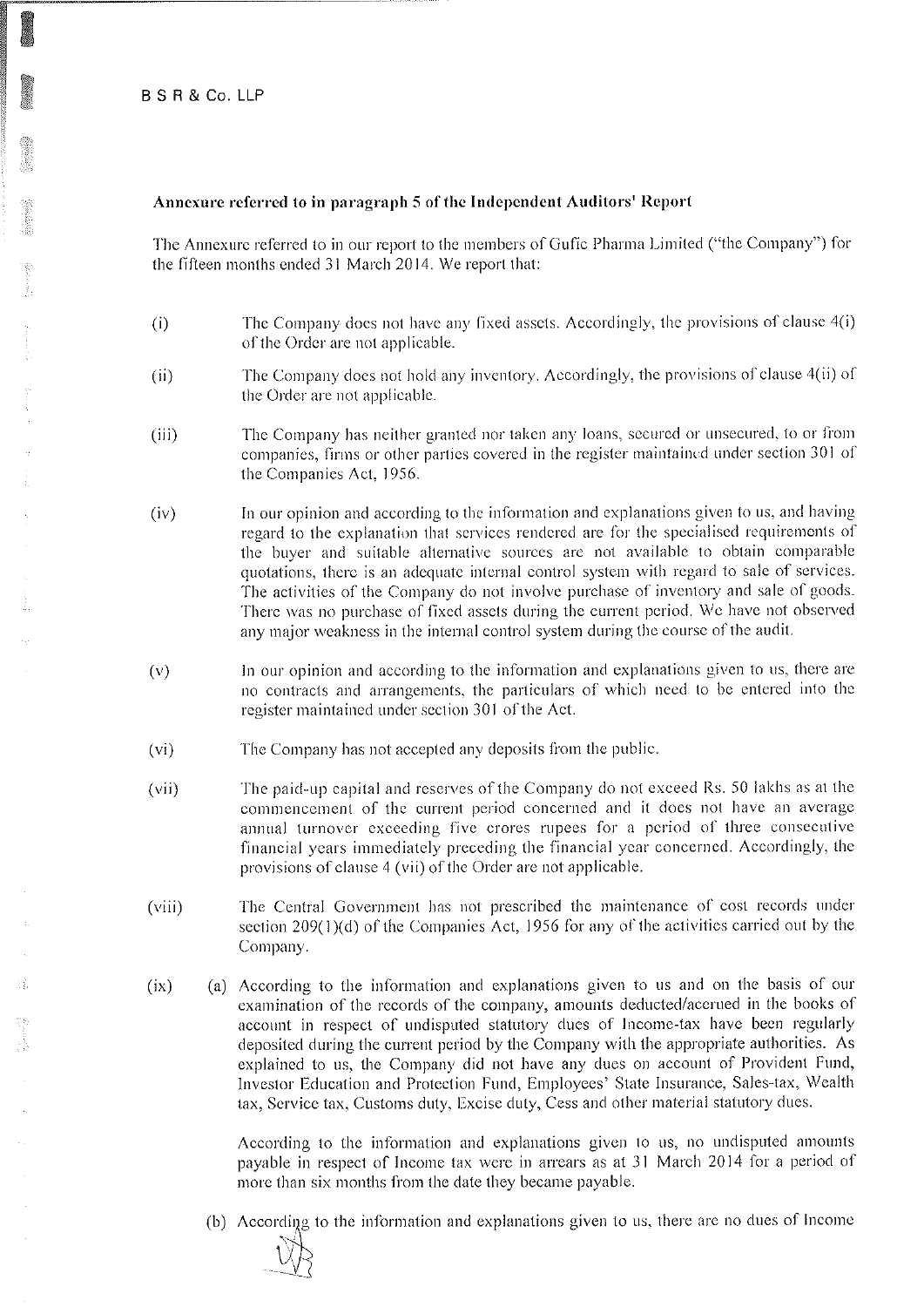**BSR&Co, LLP** 

tax, Sales tax, Wealth tax, Service tax, Customs duty, Excise duty and Cess which have not been deposited with the appropriate authorities on account of any dispute.

- The Company does not have any accumulated losses at the end of the current period.  $(x)$ However, it has incurred cash losses in the current period. No cash losses were incurred in the immediately preceding financial year.
- The Company did not have any outstanding dues to any financial institution, banks or  $(x<sub>i</sub>)$ debenture holders during the current period.
- The Company has not granted any loans and advances on the basis of security by way of  $(xii)$ pledge of shares, debentures and other securities.
- In our opinion and according to the information and explanations given to us, the  $(xiii)$ Company is not a chit fund or a nidhi/ mutual benefit fund/society.
- According to the information and explanations given to us, the Company is not dealing  $(xiv)$ or trading in shares, securities, debentures and other investments.
- According to the information and explanations given to us, the Company has not given  $(xy)$ any guarantee for loans taken by others from banks or financial institutions.
- $(xvi)$ The Company did not have any term loans outstanding during the current period.
- According to the information and explanations given to us, and on an overall  $(xvii)$ examination of the balance sheet of the Company, we are of the opinion that the funds raised on short-term basis have not been used for long-term investment.
- $(xviii)$ Company has not made any preferential allotment of shares  $10<sup>2</sup>$ The companies/firms/parties covered in the register maintained under Section 301 of the Companies Act, 1956.
- The Company did not have any outstanding debentures during the current period.  $(xix)$
- The Company has not raised any money by public issues.  $(xx)$
- According to the information and explanations given to us, no fraud on or by the  $(xxi)$ Company has been noticed or reported during the course of our audit.

For B S R & Co. LLP **Chartered Accountants** Registration No.: 101248W

aum

**Akhil Bansal** Partner Membership Number: 090906

Place: Gurgaon Date: 8 May 2014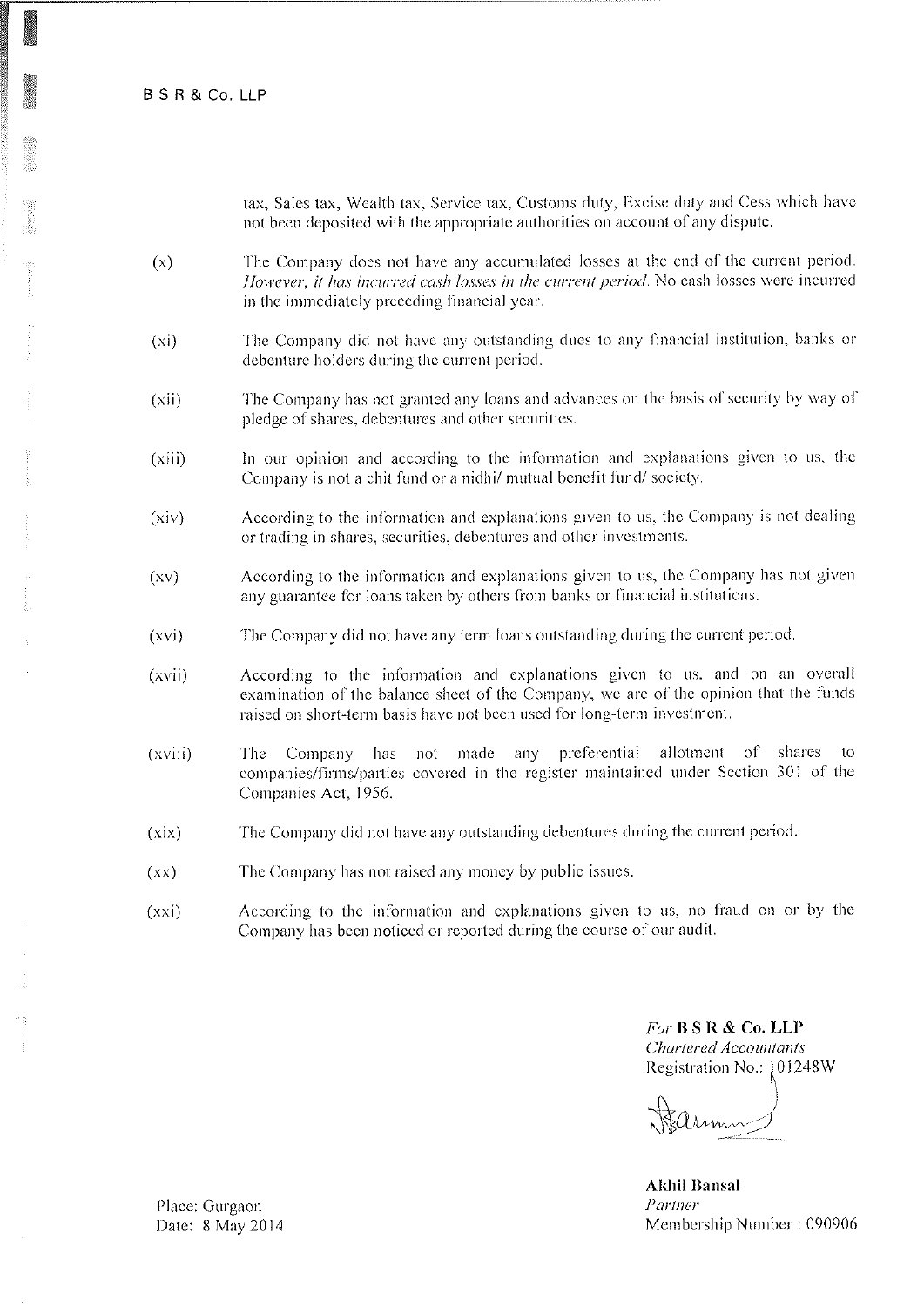## Gufic Pharma Limited Balance Sheet as at 31 March 2014 (All amounts are in Indian Rupees except share data, per share data and unless otherwise stated)

|                               |             | As at         | As at            |
|-------------------------------|-------------|---------------|------------------|
|                               | <b>Note</b> | 31 March 2014 | 31 December 2012 |
| <b>EQUITY AND LIABILITIES</b> |             |               |                  |
| Shareholders' funds           |             |               |                  |
| Share capital                 | 3           | 500,000       | 500,000          |
| Reserves and surplus          | 4           | 3,312,512     | 3,532,554        |
|                               |             | 3,812,512     | 4,032,554        |
| <b>Current liabilities</b>    |             |               |                  |
| Trade payables                | 5           | 28,090        | 28,067           |
| Short-term provisions         | 6           | 4,983         | 4,983            |
|                               |             | 33,073        | 33,050           |
| TOTAL                         |             | 3,845,585     | 4,065,604        |
| <b>ASSETS</b>                 |             |               |                  |
| Non-current assets            |             |               |                  |
| Non-current investments       | 7           | 3,053,041     | 3,434,132        |
| Long-term loans and advances  | 8           | 197,011       | 257,345          |
|                               |             | 3,250,052     | 3,691,477        |
| <b>Current assets</b>         |             |               |                  |
| Cash and bank balances        | 9           | 556,901       | 351,029          |
| Short-term loans and advances | 10          | 38,632        | 23,098           |
|                               |             | 595,533       | 374,127          |
| TOTAL                         |             | 3,845,585     | 4,065,604        |
|                               |             |               |                  |

## Significant accounting policies

 $\mathbf 2$ 

The notes referred to above form an integral part of the financial statements

As per our report of even date attached

## For B S R & Co. LLP

Chartered Accountants Firm Registration No.: 101248W

Ü, dihnoo

Akhil Bansal Partner Membership No.: 090906

Place: Gurgaon Date: 8 May 2014 For and on behalf of the Board of Directors of Gufic Pharma Limited

Sanjay Jerry Director

Place: Gurgaon Date: 8 May 2014  $\mathscr{L}$  $-\frac{sp}{s}$ 

Sandeep Mehandroo Director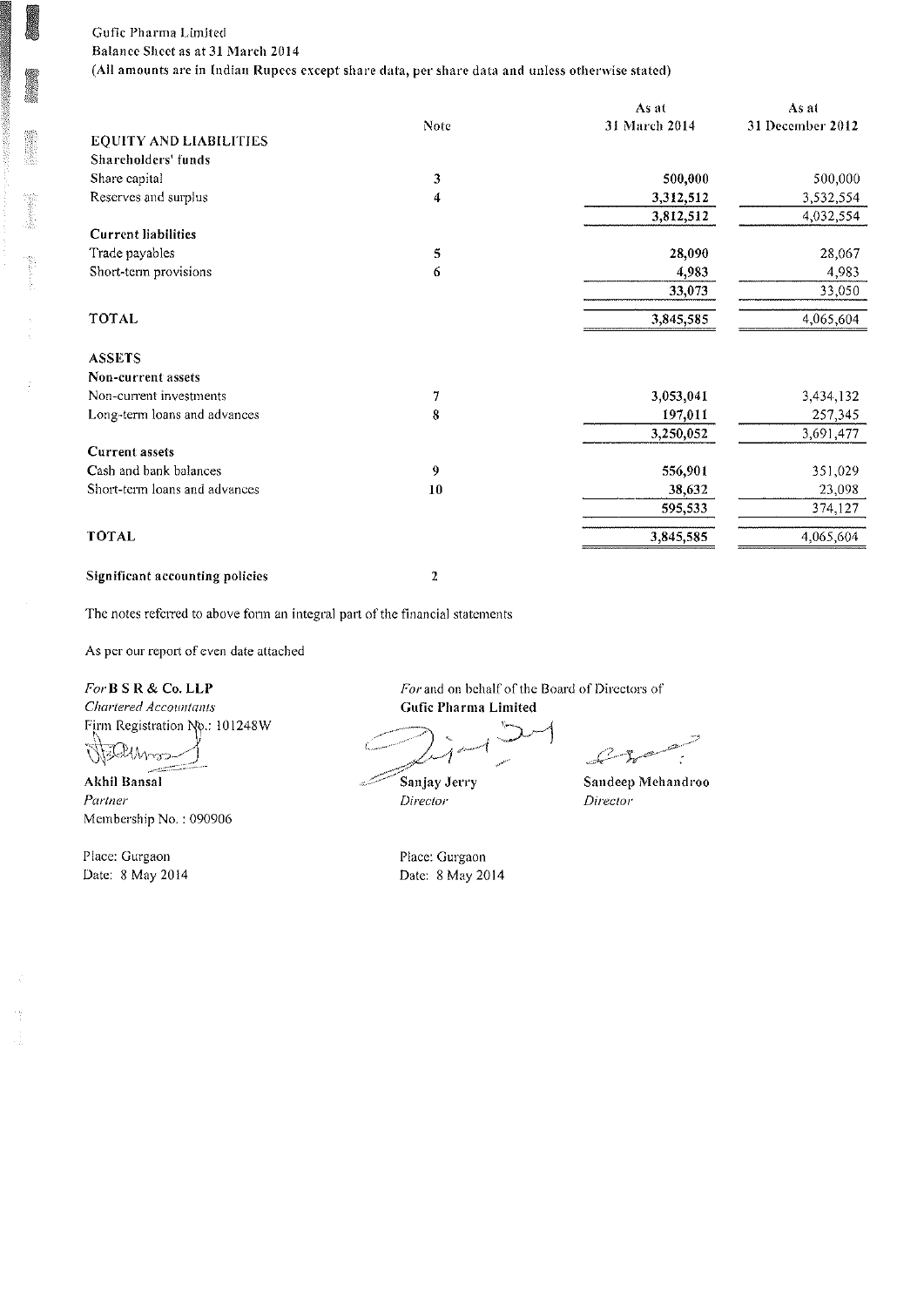Statement of Profit and Loss for the fifteen months ended 31 March 2014

(All amounts are in Indian Rupees except share data, per share data and unless otherwise stated)

|                                                    | Note         | For the fifteen months<br>ended<br>31 March 2014 | For the year ended<br>31 December 2012 |
|----------------------------------------------------|--------------|--------------------------------------------------|----------------------------------------|
| Revenue                                            |              |                                                  |                                        |
| Sale of services                                   | 11           | 300,000                                          | 240,000                                |
| Other operating income                             | 12           |                                                  | 234,132                                |
| Total revenue                                      |              | 300,000                                          | 474,132                                |
| <b>Expenses</b>                                    |              |                                                  |                                        |
| Share in loss of partnership firm                  |              | 353.091                                          |                                        |
| Other expenses                                     | 13           | 81,951                                           | 64,612                                 |
| Total expenses                                     |              | 435,042                                          | 64,612                                 |
| Profit before tax                                  |              | (135, 042)                                       | 409,521                                |
| Current tax                                        |              | 85.000                                           | 55,000                                 |
| Profit after tax                                   |              | (220, 042)                                       | 354,521                                |
| Earnings per equity share (Rs.)                    | 14           |                                                  |                                        |
| Basic and diluted - par value of Rs. 100 per share |              | (44.01)                                          | 70.90                                  |
| Significant accounting policies                    | $\mathbf{z}$ |                                                  |                                        |

The notes referred to above form an integral part of the financial statements

As per our report of even date attached

For B S R & Co. LLP Chartered Accountants Firm Registration No.: 101248W

**Akhil Bansal** Partner Membership No.: 090906

Place: Gurgaon Date: 8 May 2014

 $\bar{\gamma}$ 

For and on behalf of the Board of Directors of **Gufic Pharma Limited** 

Sanjay Jerry

Director

Place: Gurgaon Date: 8 May 2014

يسكحه 戈

Sandeep Mehandroo Director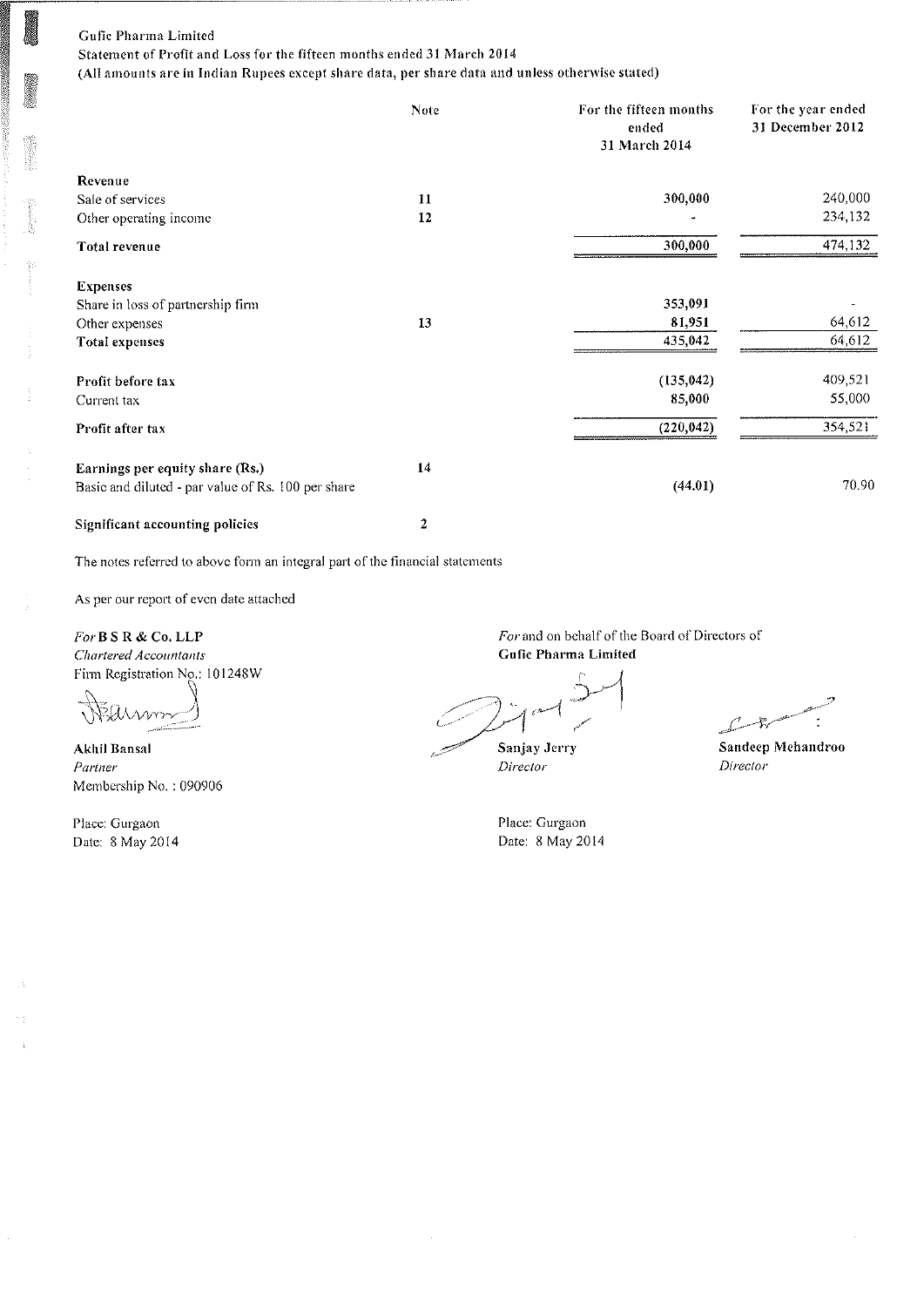Cash Flow Statement for the fifteen months ended 31 March 2014

(All amounts are in Indian Rupees except share data, per share data and unless otherwise stated)

|                                                                   | For the fifteen months<br>ended 31 March 2014 | For the year ended 31<br>December 2012 |
|-------------------------------------------------------------------|-----------------------------------------------|----------------------------------------|
| A. Cash flows from operating activities                           |                                               |                                        |
| Net (loss) / profit before tax                                    | (135, 042)                                    | 409,521                                |
| Adjustments :                                                     |                                               |                                        |
| Share in loss / (profit) of partnership firm                      | 353,091                                       | (234, 132)                             |
| Operating profit before working capital changes                   | 218,049                                       | 175,389                                |
| Adjustments:                                                      |                                               |                                        |
| Increase / (decrease) in trade payables                           | 23                                            | (334)                                  |
|                                                                   | 23                                            | (334)                                  |
| Cash generated from operations before taxes                       | 218,072                                       | 175,055                                |
| Income taxes (paid) / refund                                      | (40, 200)                                     | (37,000)                               |
| Net cash provided by operating activities                         | 177,872                                       | 138,055                                |
| B. Cash flows from investing activities                           |                                               |                                        |
| Realisation from investment in a partnership firm                 | 28,000                                        |                                        |
| Investment in a partnership firm                                  |                                               | (3,200,000)                            |
| Net cash generated from / (used in) investing activities          | 28,000                                        | (3,200,000)                            |
| Net increase / (decrease) in cash and cash equivalents<br>$(A+B)$ | 205,872                                       | (3,061,946)                            |
| Cash and cash equivalents as at the beginning of the period       | 351,029                                       | 3,412,975                              |
| Cash and cash equivalents as at the end of the period             | 556,901                                       | 351,029                                |
| Notes to Cash flow statement:                                     |                                               |                                        |
| I Components of cash and cash equivalents (Refer to note 9):      |                                               |                                        |
| Balance with banks                                                |                                               |                                        |
| - on current accounts                                             | 556,901                                       | 351,029                                |
| Cash and cash equivalents at the end of the period                | 556,901                                       | 351,029                                |

2 The Cash Flow Statement has been prepared in accordance with the 'Indirect Method' specified in Accounting Standard 3, Cash Flow Statement, notified by Central Government in the Companies (Accounting Standard) Rules, 2006.

The notes referred to above form an integral part of the financial statements

As per our report of even date attached

For  $B S R & Co. LLP$ Chartered Accountants Firm Registration No<sub>r</sub>: 101248W

Akhil Bansal Partner Membership No.: 090906

Place: Gurgaon Date: 8 May 2014 For and on behalf of the Board of Directors of Gufic Pharma Limited

Sanjay Jerry Director

L

Sandeep Mehandroo Director ·

Place: Gurgaon Date: 8 May 2014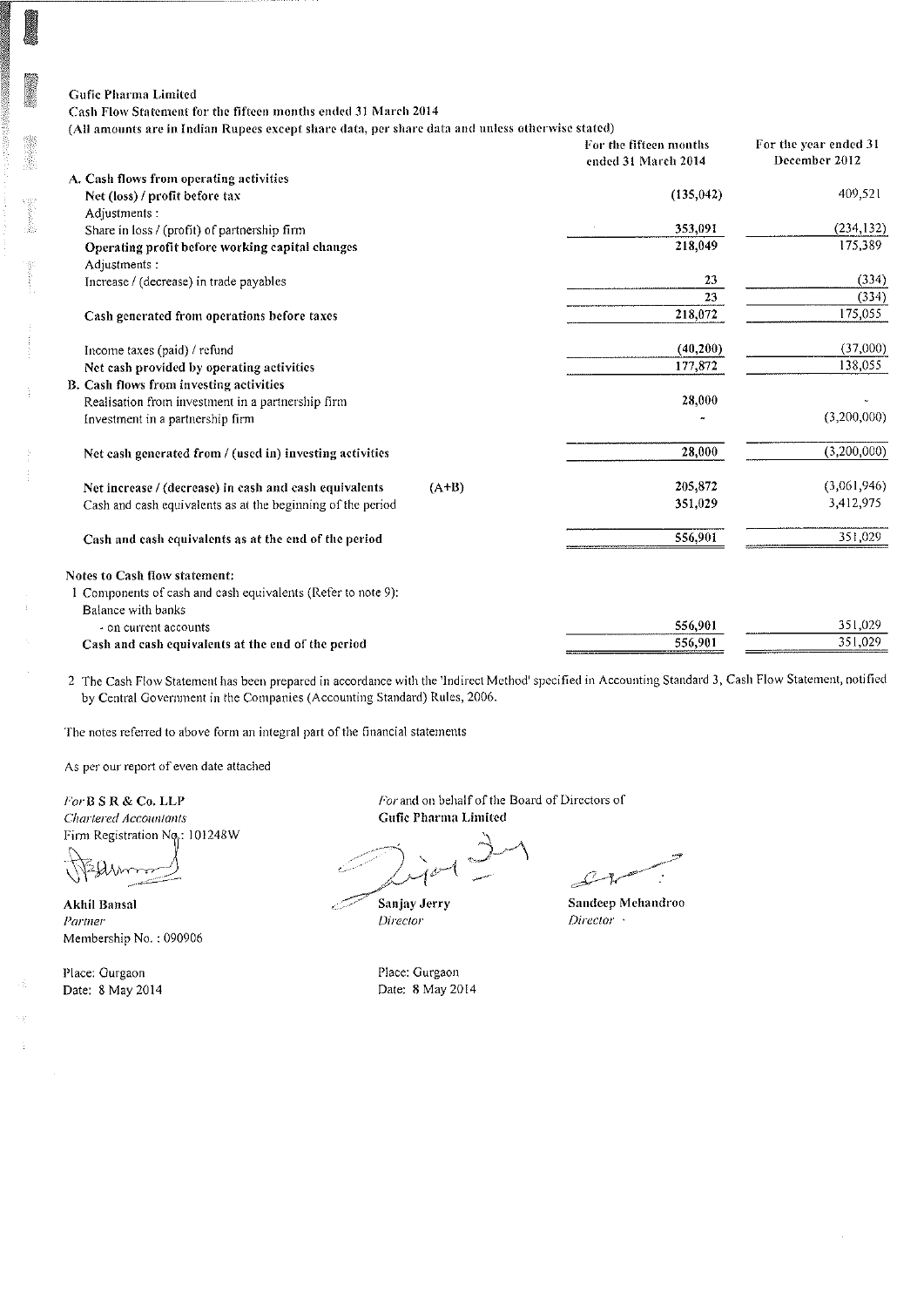Notes to the financial statements for the fifteen months ended 31 March 2014

(All amounts are in Indian Rupees except share data, per share data and unless otherwise stated)

#### Company overview  $\mathbf{I}$

Gufic Pharma Limited ('the Company') was set up in 1983 to cany on the business of pharmaceuticals related and other products. The Company receives royalty income under the license user agreement with Ranbaxy Laboratories Limited ("RLL") the holding company, for the use of its trademarks Exel, Exel-G, Exel-M, Zole-F and Suprimox.

#### Significant accounting policies  $\overline{2}$

The accounting policies set out below have been applied consistently to the periods presented in these financial statements.

#### a) Basis of preparation of financial statements

These financial statements have been prepared and presented on the accrual basis of accounting and comply with the Accounting Standards prescribed in the Companies (Accounting Standards) Rules, 2006 issued by the Central Government, which as per a clarification issued by the Ministry of Corporate Affairs continue to apply under section 133 of the Companies Act, 2013 (which has superseded section 211(3C) of the Companies Act, 1956 w.e.f. 12 September 2013), the other relevant provisions of the Companies Act, 1956 (including the new notified sections under Companies Act, 2013, to the extent applicable), pronouncements of the Institute of Chartered Accountants of India and other accounting principles generally accepted in India, to the extent applicable. The financial statements are presented in Indian rupees rounded off to the nearest rupees.

The Board of Directors vide their resolution dated 14 November 2013 has approved the change of financial year of the Company from January-December to April-March effective 01 April 2014. In view of this, the current financial year is for a period of 15 months i.e. 01 January 2013 to 31 March 2014 ("current period"). Accordingly, the figures for the current period are not comparable with figures for the year ended 31 December 2012 ( 'previous year') presented in the Statement of Profit and Loss, Cash Flow Statement and related notes.

#### b) Use of estimates

The preparation of financial statements in conformity with Generally Accepted Accounting Principles (GAAP) requires management to make judgments, estimates and assumptions that affect the application of accounting policies and reported amounts of assets, liabilities, income and expenses and the disclosure of contingent liabilities on the date of the financial statements. Actual results could differ from those estimates. Estimates and underlying assumptions are reviewed on an ongoing basis. Any revision to accounting estimates is recognised prospectively in current and future periods.

#### c) Current-non-current classification

All assets and liabilities have been classified as current or non-current as per the Company's normal operating cycle and other criteria set out in the Revised Schedule VI to the Companies Act, 1956.

#### Assets

An asset is classified as current when it satisfies any of the following criteria:

a. it is expected to be realised in, or is intended for sale or consumption in, the Company 's normal operating cycle;

- b, it is held primarily for the purpose of being traded;
- c. it is expected to be realised within 12 months after the reporting date; or
- d. it is cash or cash equivalent unless it is restricted from being exchanged or used to settle a liability for at least 12 months after the reporting date.

#### Liabilities

A liability is classified as current when it satisfies any of the following criteria:

- a. it is expected to be settled in the Company's normal operating cycle;
- b. it is held primarily for the purpose of being traded;
- c. it is due to be settled within 12 months after the reporting date; or

d. the Company does not have an unconditional right to defer settlement of the liability for at least 12 months after the reporting date. Terms of a liability that could, at the option of the counterparty, result in its settlement by the issue of equity instruments do not affect its classification

Current assets/ liabilities include the current portion of non-current financial assets/ liabilities respectively. All other assets/ liabilities are classified as non-current.

#### Operating cycle

Operating cycle is the time between the acquisition of assets for processing and their realisation in eash or eash equivalents.

#### d) Investments

Investments that are readily realisable and intended to be held for not more than a year from the date of acquisition are elassified as current investments. All other investments are elassified as long-term investments. However, that part of long term investments which is expected to be realised within 12 months after the reporting date is also presented under 'current assets' as "current portion of long term investments" in consonance with the current/non-current classification scheme of Revised Schedule VI.

Long-term investments (including current portion thereof) are carried at cost less any other-than-temporary diminution in value, determined separately for each individual investment.

Current investments are carried at the lower of cost and fair value. The comparison of cost and fair value is done separately in respect of each category of investments i.e., equity shares, preference shares, convertible debentures etc.

Any reductions in the carrying amount and any reversals of such reductions are charged or credited to the Statement of Profit and Loss.

Investment in the capital of a partnership firm is shown by reference to the capital of the firm on the Balance Sheet date. The Company's share of profit or loss in a partnership firm is recognised in the Statement of Profit and Loss as and when it accrues i.e. when it is computed and credited or debited to the capital/ current/ any other account of the Company in the books of the partnership firm.

#### e) Revenue recognition

Share in profits from investment in a partnership firm is recognised on accrual basis. Royalty is recognised on accrual basis in accordance with the term of the relevant agreement. Interest income is recognised on a time proportion basis taking into account the amount outstanding and the interest rate applicable,

#### f) Cash and eash equivalents

Cash and eash equivalents comprise cash balances on hand, cash balance with bank, and highly liquid investments with original maturities, at the date of purchase/ investment, of three months or less



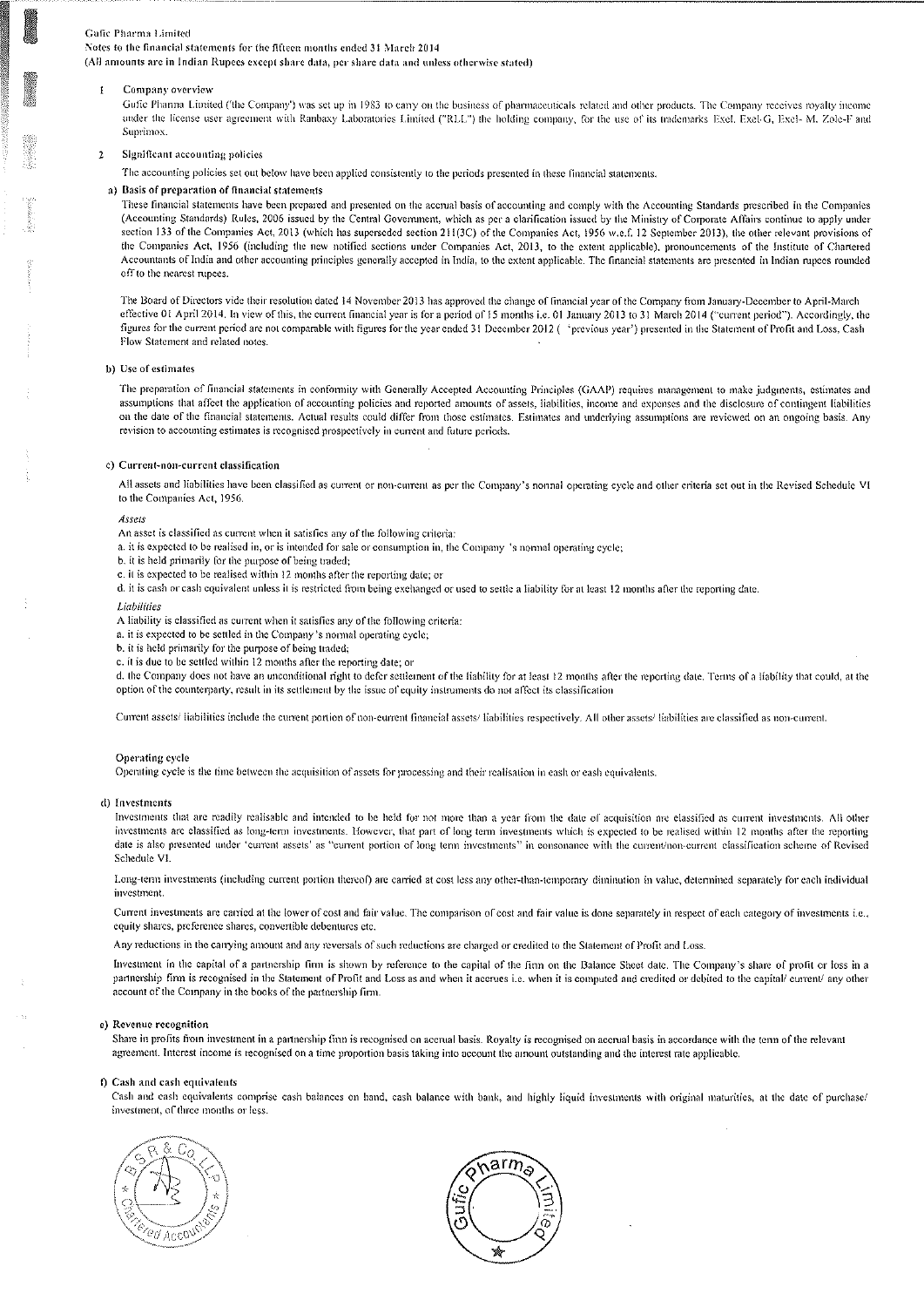Notes to the financial statements for the fifteen months ended 31 March 2014

(All amounts are in Indian Rupees except share data, per share data and unless otherwise stated)

#### g) Income taxes

Income-tax expense comprises current tax (i.e. amount of tax for the period determined in accordance with the income tax law) and deferred tax charge or credit (reflecting the tax effects of timing differences between accounting income and taxable income for the period). Income tax expense is recognised in the Statement of Profit and Loss except that tax expense related to items recognised directly in reserves is also recognised in those reserves.

Current tax is measured at the amount expected to be paid to (recovered from) the taxation authorities, using the applicable tax rates and tax laws. Deferred tax is recognised in respect of timing differences between taxable income and accounting income i.e. differences that originate in one period and are capable of reversal in one or more subsequent periods. The deferred tax charge or credit and the corresponding deferred tax liabilities or assets are recognised using the tax rates and tax laws that have been enacted or substantively enacted by the balance sheet date. Deferred tax assets are recognised only to the extent there is reasonable certainty that the assets can be realised in future; however, where there is unabsorbed depreciation or carried forward loss under taxation laws, deferred tax assets are recognised only if there is a virtual certainty supported by convincing evidence that sufficient future taxable income will be available against which such deferred tax assets can be realised. Deferred tax assets are reviewed as at each balance sheet date and written down or written-up to reflect the amount that is reasonably/ virtually certain (as the case may be) to be realised.

Minimum Alternate Tax ('MAT') under the provisions of the Income-tax Act, 1961 is recognised as current tax in the Statement of Profit and Loss. The credit available under the Act in respect of MAT paid is recognised as an asset only when and to the extent there is convincing evidence that the company will pay normal income tax during the period for which the MAT credit can be carried forward for set-off against the normal tax liability. MAT credit recognised as an asset is reviewed at each balance sheet date and written down to the extent the aforesaid convincing evidence no longer exists.

#### h) Earnings per share ('EPS')

Basic earnings/ (loss) per share are calculated by dividing the net profit/ (loss) for the period attributable to equity shareholders by the weighted average number of equity shares outstanding during the period. The weighted average number of equity shares outstanding during the period is adjusted for events of bonus issue and share split. For the purpose of calculating diluted earnings/ (loss) per share, the net profit or loss for the period attributable to equity shareholders and the weighted average number of shares outstanding during the period are adjusted for the effects of all dilutive potential equity shares. The dilutive potential equity shares are deemed converted as of the beginning of the period, unless they have been issued at a later date.

#### i) Provisions

A provision is recognised if, as a result of a past event, the Company has a present obligation that can be estimated reliably, and it is probable that an outflow of economic benefits will be required to settle the obligation. Provisions are recognised at the best estimate of the expenditure required to settle the present obligation at the Balance Sheet date. The provisions are measured on an undiscounted basis.

#### j) Contingent liabilities and contingent assets

A contingent liability exists when there is a possible but not probable obligation, or a present obligation that may, but probably will not, require an outflow of resources, or a present obligation whose amount cannot be estimated reliably. Contingent liabilities do not warrant provisions, but are disclosed unless the possibility of outflow of resources is remote. Contingent assets are neither recognised nor disclosed in the financial statements. However, contingent assets are assessed continually and if it is virtually certain that an inflow of economic benefits will arise, the asset and related income are recognised in the period in which the change occurs.





(This space has been intentionally left blank)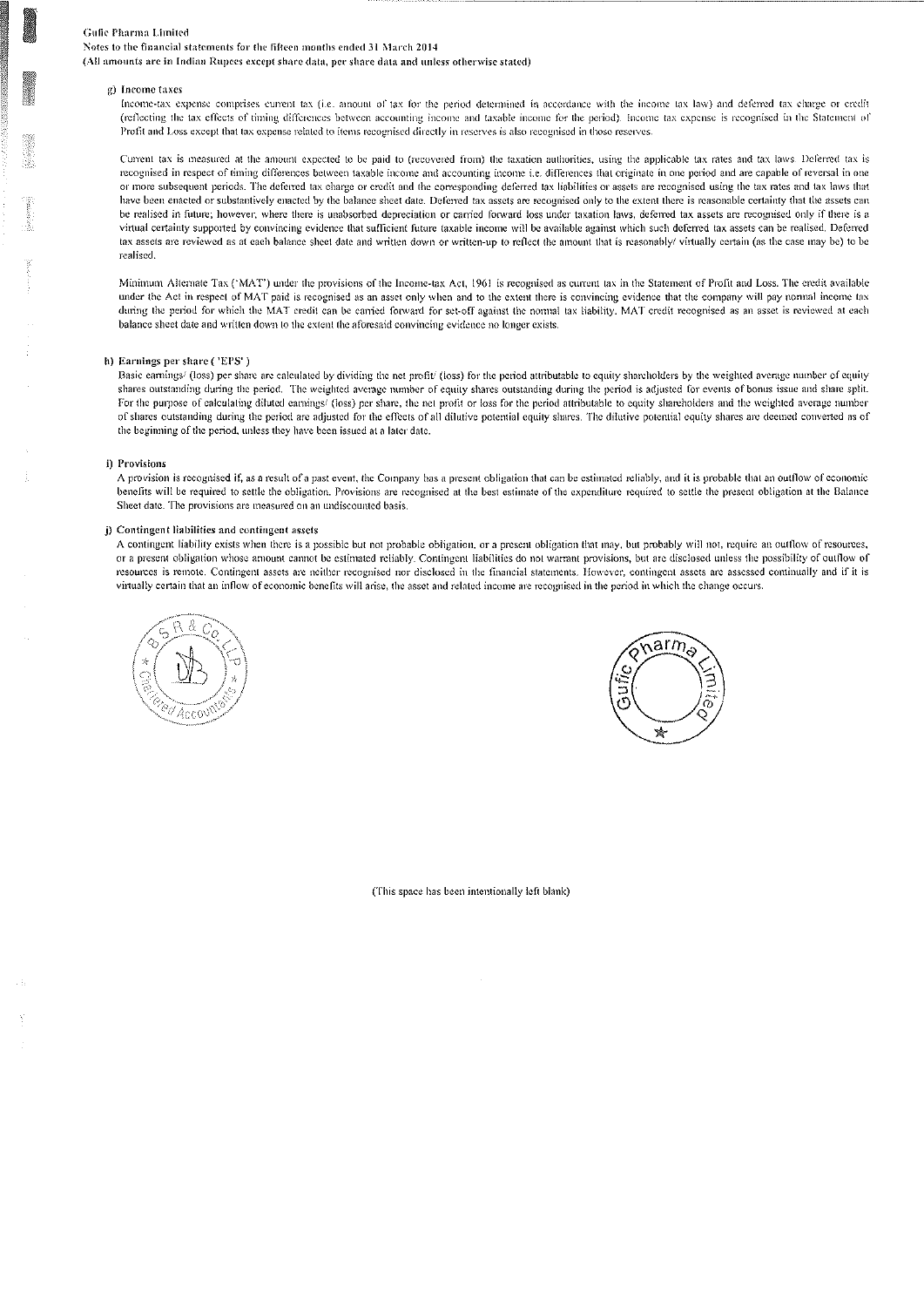Gulie Phacosa Limited

Notes to the financial statements for the fifteen months ended 31 March 2014 (All amounts are in Indian Rupees except share data, per share data and unless otherwise stated)

| Share capital                                              | As at<br>31 March 2014                                                      | As at                                                          |
|------------------------------------------------------------|-----------------------------------------------------------------------------|----------------------------------------------------------------|
| Authorised                                                 |                                                                             | 31 December 2012                                               |
| 5,000 (previous year 5,000) equity shares of Rs. 100 each  | 500,000                                                                     | 500,000                                                        |
| Issued, subsectbed and fully paid up                       |                                                                             |                                                                |
| 5,000 (previous year 5,000) equity shares of Rs. 100 each. | 500,000<br><br>500,000<br><b>EAST COMPANY OF THE COMPANY OF THE COMPANY</b> | 500,000<br>500,000<br>ELECTRON UNIVERSITY AND LODGED WAS CITED |
|                                                            |                                                                             |                                                                |

a. Reconciliation of shares outstanding at the beginning and at the end of the reporting period

|                                              | As at 31 March 2014.             |                                                  |                               | As at 31 December 2012 |
|----------------------------------------------|----------------------------------|--------------------------------------------------|-------------------------------|------------------------|
| Equity shares of Rs. 100 each fully paid up: | Number                           | Amount                                           | Number                        | Amount                 |
| At the commencement and end of the period    | 5.000<br>--------------<br>5.000 | 500,000<br>500,000<br>-------------------------- | 5,000<br>-----------<br>5.000 | 500,000<br>500,000     |

b. Rights, preferences and restrictions attached to equity shares

The Company has a single class of equity shares. Accordingly, all equity shares rank equally with regard to dividends and share in the Company's residual assets. The equity shares are entitled to receive dividend as declar

c. Shares held by holding/uftimate holding company and/ or their subsidiaries/ associates

|                                                      | As at 31 March 2014 |                                  |        | As at 31 December 2012 |  |
|------------------------------------------------------|---------------------|----------------------------------|--------|------------------------|--|
|                                                      | Number              | Amount                           | Number | Amount                 |  |
| Equity shares of Rs. 100 each fully paid up held by: |                     |                                  |        |                        |  |
| Ranbaxy Laboratories Limited, the holding company,   | 4 9(H)              | 490,000                          | 4,900  | 490,000                |  |
| along with its nominees                              |                     |                                  |        |                        |  |
| Ranbaxy Drugs Limited, fellow subsidiary             | 100                 | 10,000                           | 100    | 10.000                 |  |
|                                                      | 5.000               | ---------------------<br>500,000 | 5,000  | 500,000                |  |
| Note:                                                |                     |                                  |        |                        |  |

Daiichi Sankyo Co. Ltd., Japan is ultimate holding company

 $\overline{A}$ 

5

 $\overline{\phantom{a}}$ 

Ĵ.

d. Particulars of shareholders holding more than 5% shares of a class of shares

|                                                      | As at 31 March 2014                          |                                          | As at 31 December 2012 |                           |
|------------------------------------------------------|----------------------------------------------|------------------------------------------|------------------------|---------------------------|
|                                                      | Number                                       | % holding in<br>the class                | Number                 | % holding in the<br>class |
| Equity shares of Rs. 100 each fully paid up held by: |                                              |                                          |                        |                           |
| Ranbaxy Laboratories Limited along with its nominees | .900<br>_______________________              | 98<br><b>STORY IN CASH A TABLE AND I</b> | 4.900                  | 9S                        |
|                                                      | 1.900<br>-------------------------<br>------ | 98                                       | 4.9(X                  | 98                        |

e. During the five years immediately preceding the current period and previous year, neither any bonus shares or shares issued for consideration other than cash that have been issued nor any shares that have been bought ba

| Reserves and surplus<br>Surplus in the Statement of Profit and Loss                                               | Asat<br>31 March 2014                                                       | $A$ s at<br>31 December 2012      |
|-------------------------------------------------------------------------------------------------------------------|-----------------------------------------------------------------------------|-----------------------------------|
| Balance at the beginning of the period<br>Add: (Loss) / Profit for the period<br>Balance at the end of the period | 3,532,554<br>(220, 042)<br>3,312,512<br>ENTRY THE TRANSPORTER ENTERTAINMENT | 3,178,034<br>354,520<br>3,532,554 |
| Trade payables                                                                                                    | As at<br>31 March 2014                                                      | As at<br>31 December 2012         |
| Trade payables *                                                                                                  | 28.090<br>28.090<br>the contract of the second company of the               | 28,067<br>28,067                  |

\* The Ministry of Micro, Small and Medium Enterprises has issued an Office Memorandum dated 26 August 2008 which recommends that the Micro and Small Enterprises should mention in their correspondence with its<br>customers the

|                                                                                                                                                                                                                | Long term                      |                           |                        | Short term                |
|----------------------------------------------------------------------------------------------------------------------------------------------------------------------------------------------------------------|--------------------------------|---------------------------|------------------------|---------------------------|
| Provisions                                                                                                                                                                                                     | As at<br>31 March 2014         | As at<br>31 December 2012 | As at<br>31 March 2014 | As at<br>31 December 2012 |
| Provision for Income tax [Net of advance tax and tax deducted at<br>source amounting to Rs 70,366 (Previous year Rs 70,366)]                                                                                   |                                |                           | 4.983                  |                           |
|                                                                                                                                                                                                                |                                |                           | 4.983                  | 4,983<br>4,983            |
| Non-current investments<br>(valued at cost unless otherwise stated)                                                                                                                                            |                                |                           | As at<br>31 March 2014 | As at<br>31 December 2012 |
| Trade:<br>Other non-current investments<br><b>Unquoted</b> investments<br>Investment in partnership firm<br>Share in Solrex Pharmaceuticals Company, a partnership firm                                        |                                |                           |                        |                           |
| Opening balance                                                                                                                                                                                                |                                |                           | 3,434,132              |                           |
| Add : Investment made during the period<br>Less / Add : Share of (loss) / profit from partnership firm for the period                                                                                          |                                |                           |                        | 3,200,000                 |
| Less : Withdrawal from partnership firm                                                                                                                                                                        |                                |                           | (353.091)<br>28,000    | 234,132                   |
|                                                                                                                                                                                                                |                                |                           | 3.053.041              | 3,434,132                 |
| Names of partners and share in profits (%)                                                                                                                                                                     |                                |                           |                        |                           |
|                                                                                                                                                                                                                | As at 31 March 2014<br>Capital |                           | Capital                | As at 31 December 2012    |
|                                                                                                                                                                                                                | contribution                   | % Share in<br>profits     | contribution           | % Share in<br>profits     |
| Name, capital and profits sharing ratio of the partners :                                                                                                                                                      |                                |                           |                        |                           |
| Gufic Pharma Limited                                                                                                                                                                                           | 3,053,041                      | 0.10                      | 3, 434, 132            | 0.10                      |
| Ranbaxy Drugs Limited                                                                                                                                                                                          | 1.949.294.584                  | 99.90                     | 2,580,233,852          | 99.90                     |
|                                                                                                                                                                                                                | 1,952,347,625                  | 100.00                    | 2.583.667.984          | 100.00                    |
| Aggregate book value of unquoted non-current investments (net of provision for other-than-temporary diminution)<br>Aggregate provision for other-than-temporary diminution in value of non-current investments |                                |                           | 3,053,041              | 3,434,132                 |
| Aggregate carrying amount of 'long-term myesunents' within the meaning of Accounting Standard 13 "Accounting for Investments".<br>$2 G \wedge$<br>$\sim$                                                       |                                | $\sqrt{a}$                | 3,053,041              | 3,434,132                 |



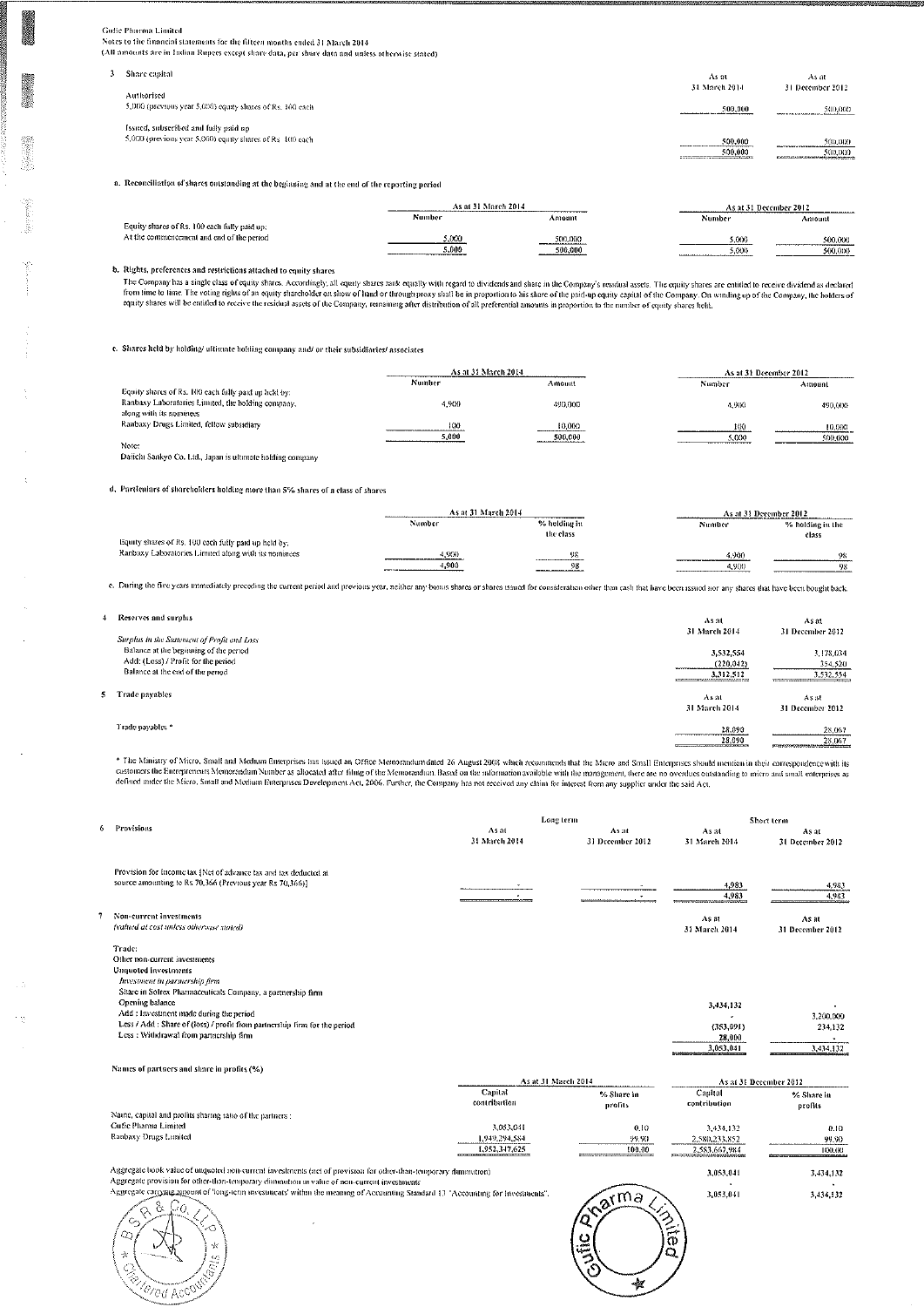Guite Practura Latmicet<br>Notes to the financial statements for the filteen months ended 31 March 2014<br>(All amounts are in Indiau Rupees except share data, per share data and unless otherwise stated)

| 8 | Long-term loans and advances                                                                                                                                                                                   |                              | Non-current portion          | Current portion                                         |                                                  |
|---|----------------------------------------------------------------------------------------------------------------------------------------------------------------------------------------------------------------|------------------------------|------------------------------|---------------------------------------------------------|--------------------------------------------------|
|   | (Unsecured and considered good)                                                                                                                                                                                | As at<br>31 March 2014       | As at<br>31 December 2012    | As at<br>31 March 2014                                  | As at<br>31 December 2012                        |
|   | To parties other than related parties<br>Minimum alternate tax credit entitlement<br>Advance tax and tax deducted at source [net of provision for tax<br>amounting to Rs. 221,099 (previous year Rs. 136,099). | 155,039<br>41.972<br>197,011 | 214,611<br>42.734<br>257.345 | 58,652<br>38,632                                        | 23,098<br>23,098                                 |
| 9 | Cash and cash equivalents                                                                                                                                                                                      |                              |                              | As at                                                   | As at                                            |
|   | <b>Dalance with banks</b><br>Current accounts                                                                                                                                                                  |                              |                              | 31 March 2014<br>556,901<br>556,901                     | 31 December 2012<br>351,029<br>351,029           |
|   | 10 Short-term loans and advances<br>(Unsecured and considered good)                                                                                                                                            |                              |                              | As at<br>31 March 2014                                  | As at<br>31 December 2012                        |
|   | Current portion of long-term loans and advances *<br>To parties other than related parties<br>*Refer to note 8                                                                                                 |                              |                              | 38,632<br>38,632                                        | 23,098<br>23,098                                 |
|   | il Sale of services                                                                                                                                                                                            |                              |                              | For the fifteen months ended<br>31 March 2014           | For the year ended<br>31 December 2012           |
|   | Royalty income                                                                                                                                                                                                 |                              |                              | 300,000<br>300,000                                      | 240,000<br>240,000                               |
|   | 12 Other operating income                                                                                                                                                                                      |                              |                              | For the fifteen months ended<br>31 March 2014           | For the year ended<br>31 December 2012           |
|   | Share in profit of partnership firm*<br>"Refer to note 7                                                                                                                                                       |                              |                              |                                                         | 234,132<br>2,44,132                              |
|   | 13 Other expenses                                                                                                                                                                                              |                              |                              | For the fifteen months caded<br>31 March 2014           | For the year ended<br>31 December 2012           |
|   | Legal and professional charges^<br>Rates and taxes<br>Miscellaneous expenses                                                                                                                                   |                              |                              | 40.732<br>4,000<br>37,219<br>81,951                     | 56,816<br>600<br>7,196<br>64,612                 |
|   | ^ Include payment to auditors (including of service tax)                                                                                                                                                       |                              |                              |                                                         |                                                  |
|   | As auditor<br>Statutory audit<br>Tax audit<br>Reimburshment of expenses                                                                                                                                        |                              |                              | 21,068<br>7,022                                         | 21.068<br>7,022<br>387                           |
|   | 14 Earnings per equity share                                                                                                                                                                                   |                              |                              | 28,090<br>For the fifteen months ended<br>31 March 2014 | 28,477<br>For the year ended<br>31 December 2012 |
|   | Weighted average number of shares<br>Net (loss) /profit after tax attributable to equity shareholders<br>Basic and diluted carnings per share<br>Nominal value per equity share                                |                              |                              | 5,000<br>(220, 042)<br>(44.01)<br>100                   | 5,000<br>354,521<br>70.90<br>100                 |

#### 15 Segment information

In the opinion of the management, there is only one segment as envisaged by Accounting Standard 17Segment Reporting'. Accordingly, no disclosure for segment reporting has been made in the financial statements.

#### 16 Related party disclosures

Related party

 $\sim$   $\gamma$ 

Ranbaxy Laboratories Limited<br>Solrex Pharmaceuticals Company

Solitex Pharmaceuticals Company<br>Solitex Pharmaceuticals Company

(a) Names of related parties Related parties where control exists: - Ultimate holding company - Rolding company

Related parties with whom transactions have taken place during the period:<br>- Enterprise under the common control of the holding company ("Enterprise")

Daiichi Sankyo Co. Ltd., Japan Ranbaxy Laboratories Limited

Soltex Pharmaceuticals Company (a partnership firm)

(b) Transactions with related parties during the current period and previous year

| Nature of transactions           | Description of relationship | For the fifteen months caded<br>31 March 2014 | For the year ended<br>31 December 2012 |
|----------------------------------|-----------------------------|-----------------------------------------------|----------------------------------------|
| Royalty meeme                    | Holding company             | 300,000                                       | 240,000                                |
| Investment in capital            | Enterprise                  |                                               | 3,200,000                              |
| Share of (loss) / profit         | Enterprise                  | (353.091)                                     | 234,132                                |
| Withdrawal from partnership firm | Enterprise                  | 28.000                                        |                                        |

There are no outstanding balances as at current period-end and previous year-end.